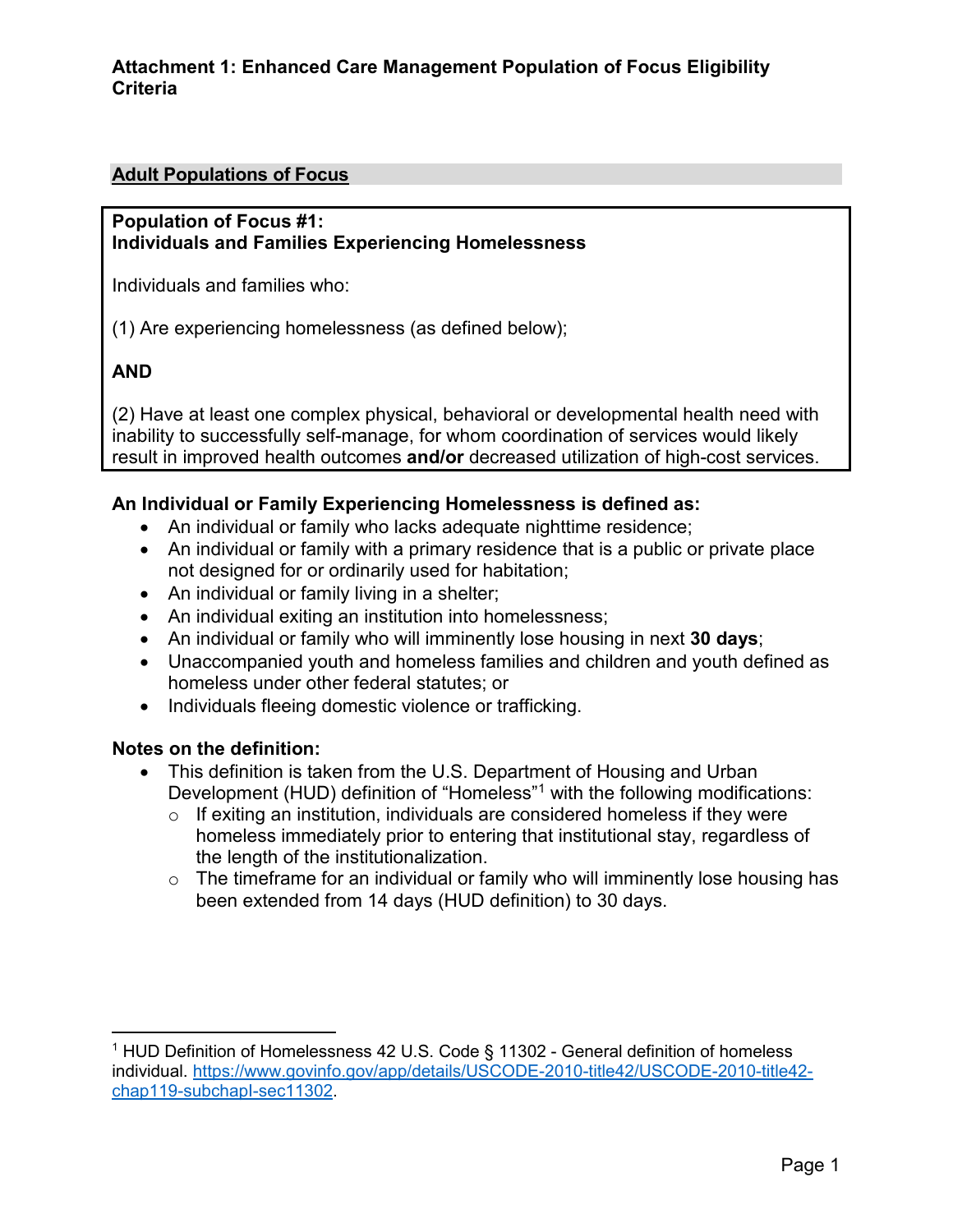#### **Examples of eligible Medi-Cal managed care health plan (MCP) Members under this Population of Focus:**

- Members experiencing homelessness with complex health care needs as a result of an unmanaged medical, psychiatric or Substance Use Disorder (SUD)-related condition.
- Members with complex health care needs as a result of a medical, psychiatric or SUD-related condition, who have recently received an eviction notice and will imminently lose housing in the next 30 days.

#### **Population of Focus #2: Adult High Utilizers**

Adults with:

(1) **Five or more** emergency department visits in a six-month period that could have been avoided with appropriate outpatient care or improved treatment adherence;

# **AND/OR**

(2) **Three or more** unplanned hospital and/or short-term skilled nursing facility stays in a six-month period that could have been avoided with appropriate outpatient care or improved treatment adherence.

MCPs may also authorize Enhanced Care Management (ECM) for other individuals with a pattern of very high utilization that could have been avoided with appropriate care or improved treatment adherence.

## **Notes on the definition:**

- The definition allows MCPs to authorize ECM services for very high utilizer individuals who would benefit from ECM but who may not meet numerical thresholds (1) and/or (2).
- However, this flexibility does not displace the numerical thresholds provided in the definition to identify high utilizers. MCPs must use the numerical thresholds to identify Members in this Population of Focus. MCPs must have a consistent approach (e.g., algorithms or other methodologies) for identifying high utilizers and must describe it in their Model of Care Template submission to the Department of Health Care Services.
- MCPs must utilize a "rolling" six-month lookback period based on the most recent month of adjudicated claims data.

Emergency department visits that result in an inpatient stay must only count as one inpatient visit.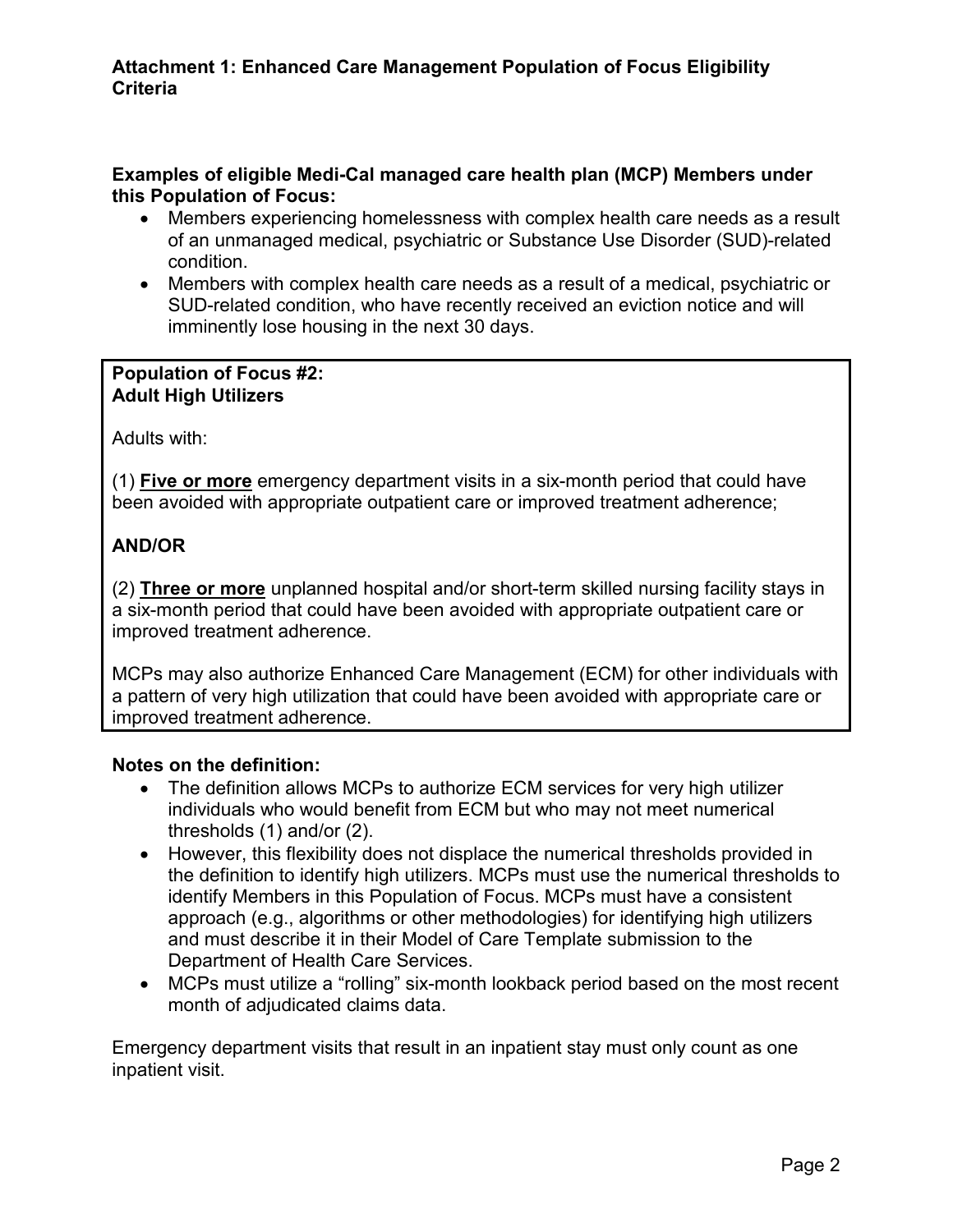## **Examples of eligible MCP Members under this Population of Focus:**

- Members with repeated incidents of avoidable emergency department visits in a six-month period, who have a medical, psychiatric or SUD-related condition requiring intensive coordination beyond telephonic intervention.
- Members with repeated incidents of avoidable emergency department visits in a six-month period who have significant functional limitations and/or adverse social determinants of health that impede them from navigating their health care and other services.

#### **Population of Focus #3: Adult Serious Mental Illness (SMI)/SUD**

Adults who:

#### (1) **Meet the eligibility criteria** for participation in or obtaining services through:

- The county Specialty Mental Health System **AND/OR;**
- The Drug Medi-Cal Organization Delivery System **OR;**
- The Drug Medi-Cal program.

## **AND**

(2) Are actively experiencing at least one complex social factor influencing their health (e.g., lack of access to food, lack of access to stable housing, inability to work or engage in the community, history of Adverse Childhood Experiences, former foster youth, or a history of recent contacts with law enforcement related to mental health and/or substance use symptoms or associated behaviors);

# **AND**

## (3) **Meet one or more of the following criteria:**

- Are at high risk for institutionalization, overdose and/or suicide;
- Use crisis services, emergency department, urgent care, or inpatient stays as the sole source of care;
- Experienced two or more emergency department visits or two or more hospitalizations due to SMI or SUD in the past 12 months; or
- Are pregnant or post-partum (12 months from delivery).

#### **Notes on the definition:**

• Institutionalization in this context is broad and means any type of inpatient, Skilled Nursing Facility, long-term, or emergency department setting.

## **Examples of eligible MCP Members under this Population of Focus:**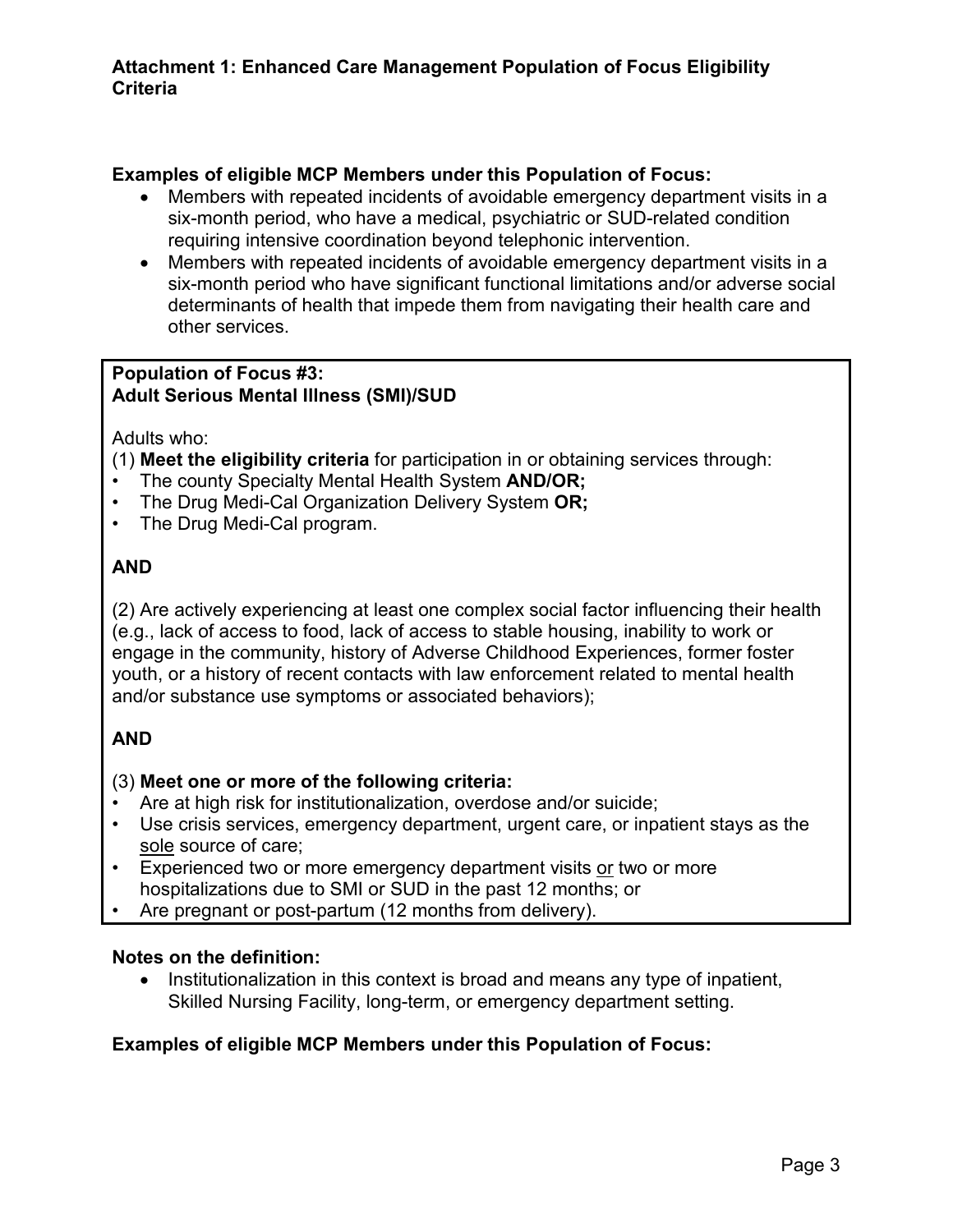#### **Attachment 1: Enhanced Care Management Population of Focus Eligibility Criteria**

- Members who have the highest levels of complex health care needs as a result of psychiatric or SUD-related conditions, who are experiencing one complex social factor influencing their health and are pregnant.
- Former foster youth Members with a psychiatric or SUD-related condition, who are currently using emergency departments as the sole source of care.

#### **Population of Focus #4: Individuals Transitioning from Incarceration**

Individuals who:

(1) Are transitioning from incarceration or transitioned from incarceration within the past 12 months;

# **AND**

- (2) Have at least one of the following conditions:
- Chronic mental illness.
- SUD.
- Chronic disease (e.g., hepatitis C, diabetes).
- Intellectual or developmental disability.
- Traumatic brain injury.
- HIV.
- Pregnancy.

## **Notes on the definition:**

• The conditions listed above align with the eligibility criteria for pre-release coverage in California's 1115 Demonstration Amendment and Renewal Application; as of the date of publication of this guide, the waiver is not yet final, and thus the above criteria are subject to change.

# **Population of Focus #5:**

#### **Individuals at Risk for Institutionalization and Eligible for Long-Term Care Services**

Individuals at risk for institutionalization who are eligible for Long-Term Care services who, in the absence of services and supports, would otherwise require care for 90 consecutive days or more in an inpatient nursing facility. Individuals must be able to live safely in the community with wraparound supports.

## **Examples of eligible MCP Members under this Population of Focus:**

- Individuals in need of increasing assistance with Activities of Daily Living and Instrumental Activities of Daily Living.
- Possibly, individuals with changes to family or caregiver status.